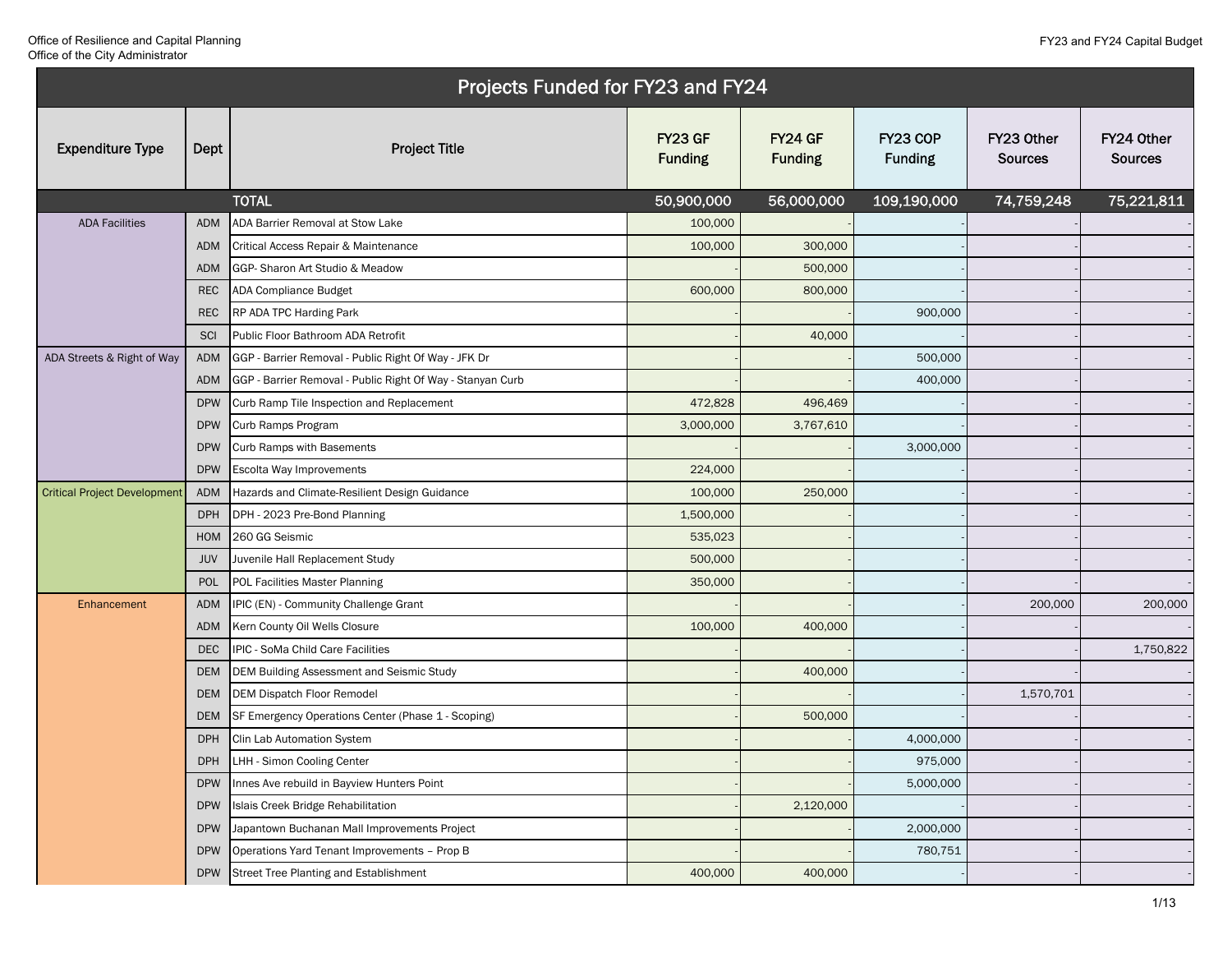|                         | Projects Funded for FY23 and FY24 |                                                                         |                                  |                           |                            |                              |                              |
|-------------------------|-----------------------------------|-------------------------------------------------------------------------|----------------------------------|---------------------------|----------------------------|------------------------------|------------------------------|
| <b>Expenditure Type</b> | Dept                              | <b>Project Title</b>                                                    | <b>FY23 GF</b><br><b>Funding</b> | FY24 GF<br><b>Funding</b> | FY23 COP<br><b>Funding</b> | FY23 Other<br><b>Sources</b> | FY24 Other<br><b>Sources</b> |
|                         | <b>DPW</b>                        | Street Tree Planting and Establishment in Equity Priority Neighborhoods |                                  |                           | 2,000,000                  |                              |                              |
|                         | <b>DPW</b>                        | Sunset Blvd Hosebib Installation                                        |                                  |                           | 935,000                    |                              |                              |
|                         | <b>DPW</b>                        | Sunset Boulevard Recycled Water Irrigation Improvements                 |                                  |                           | 1,200,000                  |                              |                              |
|                         | <b>DPW</b>                        | UN Plaza Fountain Fence                                                 | 110,000                          |                           |                            |                              |                              |
|                         | <b>FAM</b>                        | Legion Laylight Shades                                                  | 175,000                          | 290,000                   |                            |                              |                              |
|                         | <b>LIB</b>                        | LIB Chinatown Branch Renovation Project                                 |                                  |                           |                            | 7,956,045                    | 3,000,000                    |
|                         | <b>LIB</b>                        | LIB Mission Branch Renovation Project                                   |                                  |                           |                            | 3,000,000                    |                              |
|                         | <b>LIB</b>                        | LIB Ocean View Branch Project                                           |                                  |                           |                            | 3,500,000                    | 15,000,000                   |
|                         | <b>POL</b>                        | Police Station Access Card Management System                            |                                  | 150,000                   |                            |                              |                              |
|                         | POL                               | <b>Police Station Security Cameras</b>                                  | 75,000                           |                           |                            |                              |                              |
|                         | <b>POL</b>                        | Police Stations Security Enhancement                                    | 25,000                           | 100,000                   |                            |                              |                              |
|                         | <b>REC</b>                        | Dolores Playground Reserve                                              | 15,000                           | 15,000                    |                            |                              |                              |
|                         | <b>REC</b>                        | IPIC - Vis Valley Rec Open Space                                        |                                  |                           |                            | 1,336,000                    |                              |
|                         | <b>REC</b>                        | Kelloch Velasco Fitness Equipment                                       | 100,000                          |                           |                            |                              |                              |
|                         | <b>REC</b>                        | Noe Valley Town Square Restroom                                         | 200,000                          |                           |                            |                              |                              |
|                         | <b>REC</b>                        | OS - Acquisitions                                                       |                                  |                           |                            | 3,665,500                    | 3,866,800                    |
|                         | <b>REC</b>                        | Precita Park Restroom                                                   | 200,000                          |                           |                            |                              |                              |
|                         | <b>REC</b>                        | Signage and Information System                                          | 150,000                          | 200,000                   |                            |                              |                              |
|                         | <b>SCI</b>                        | Animal Holding/Quarantine Room Equipment                                |                                  | 262,000                   |                            |                              |                              |
|                         | SCI                               | <b>Reclaimed Water</b>                                                  | 200,000                          |                           |                            |                              |                              |
|                         | <b>TIS</b>                        | DT Fiber to Public Housing                                              |                                  |                           | 2,500,000                  |                              |                              |
| <b>Facility Renewal</b> | AAM                               | Alarm and access control upgrade                                        |                                  | 150,000                   |                            |                              |                              |
|                         | AAM                               | <b>Boiler Control Upgrade</b>                                           |                                  | 85,000                    |                            |                              |                              |
|                         | AAM                               | Fire Sprinklers Replacement                                             | 175,000                          | 175,000                   |                            |                              |                              |
|                         | AAM                               | <b>HVAC Control System Upgrade</b>                                      | 200,000                          |                           |                            |                              |                              |
|                         | ADM                               | 1 SVN Fire Detection System Emergency Equipment                         |                                  |                           | 1,000,000                  |                              |                              |
|                         | <b>ADM</b>                        | 1099 Sunnydale - Boiler                                                 |                                  |                           | 400,000                    |                              |                              |
|                         | <b>ADM</b>                        | 1650M - Chiller/Cooling Tower                                           |                                  |                           | 500,000                    |                              |                              |
|                         | <b>ADM</b>                        | 25 VN - Elevator Controls                                               |                                  |                           | 1,000,000                  |                              |                              |
|                         | <b>ADM</b>                        | 25VN - Domestic Booster Pump                                            |                                  | 150,000                   |                            |                              |                              |
|                         | ADM                               | 25VN - Exterior Façade                                                  |                                  | 500,000                   |                            |                              |                              |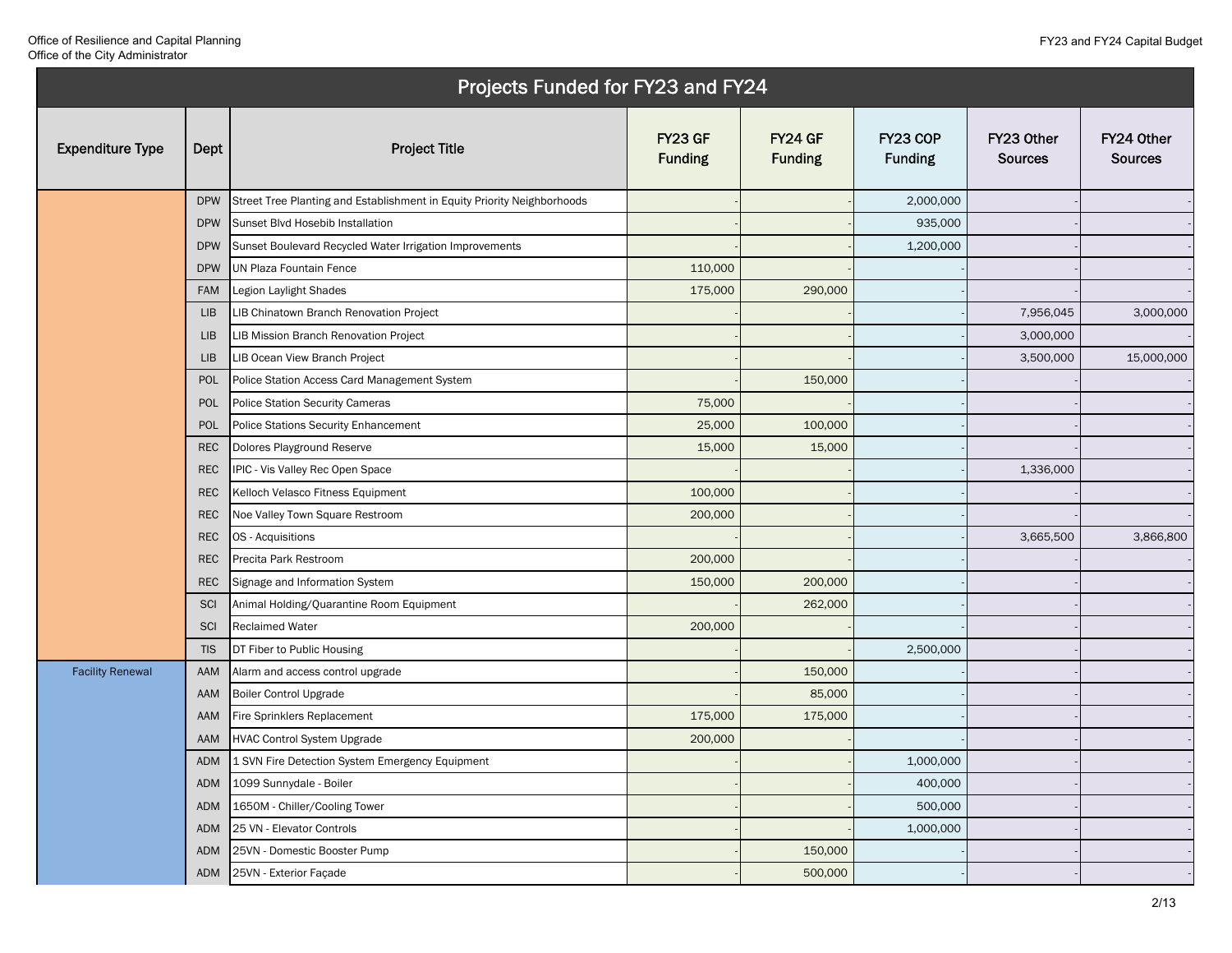|                         |            | Projects Funded for FY23 and FY24                              |                                  |                           |                            |                              |                              |
|-------------------------|------------|----------------------------------------------------------------|----------------------------------|---------------------------|----------------------------|------------------------------|------------------------------|
| <b>Expenditure Type</b> | Dept       | <b>Project Title</b>                                           | <b>FY23 GF</b><br><b>Funding</b> | FY24 GF<br><b>Funding</b> | FY23 COP<br><b>Funding</b> | FY23 Other<br><b>Sources</b> | FY24 Other<br><b>Sources</b> |
|                         | ADM        | 50 Raymond - Exterior Siding Replacement                       |                                  |                           | 500,000                    |                              |                              |
|                         | ADM        | 555 7th - Elevator Project                                     |                                  |                           | 1,500,000                  |                              |                              |
|                         | ADM        | 555 7th - Exterior Wood Siding Replacement and Paint           |                                  |                           | 750,000                    |                              |                              |
|                         | <b>ADM</b> | Alemany Farmers Market Roof                                    |                                  | 350,000                   |                            |                              |                              |
|                         | ADM        | City Hall - Dome - Roof Leak Repairs                           | 200,000                          | 300,000                   |                            |                              |                              |
|                         | ADM        | City Hall - Exterior Stone Refurbishment                       | 200,000                          | 200,000                   |                            |                              |                              |
|                         | ADM        | City Hall - Flat Roof - Waterproofing                          |                                  |                           | 2,500,000                  |                              |                              |
|                         | ADM        | Civic Center - Steam Loop Emergency Repairs                    | 100,000                          | 200,000                   |                            |                              |                              |
|                         | <b>ADM</b> | Civic Center - Steam Loop Renewal                              |                                  |                           | 3,738,000                  |                              |                              |
|                         | ADM        | HOJ - Garage Door Replacement                                  | 100,000                          |                           |                            |                              |                              |
|                         | ADM        | HOJ- Fire Pump/Controls Replacement                            |                                  | 225,000                   |                            |                              |                              |
|                         | <b>ADM</b> | Underground Fuel Tank Replacements                             |                                  |                           | 9,225,727                  |                              |                              |
|                         | <b>ART</b> | AAACC - Seismic Cost Escalation                                |                                  |                           |                            | 1,340,000                    |                              |
|                         | <b>ART</b> | Civic Art Collection - Conservation Assessments & Treatment    | 125,000                          | 125,000                   |                            |                              |                              |
|                         | <b>ART</b> | Civic Art Collection - Restoration                             | 125,000                          | 150,000                   |                            |                              |                              |
|                         | <b>ART</b> | Civic Art Collection - Structural Assessments & Reinforcements | 125,000                          | 125,000                   |                            |                              |                              |
|                         | <b>ART</b> | MCCLA - Seismic Cost Escalation                                |                                  |                           | 940,000                    |                              |                              |
|                         | <b>ART</b> | MCCLA - Seismic Retrofit                                       |                                  |                           | 8,640,000                  |                              |                              |
|                         | <b>DPH</b> | LHH - Admin Campus Fire Alarm                                  | 250,000                          |                           |                            |                              |                              |
|                         | <b>DPH</b> | LHH - Emergency Stair Egress Repairs                           | 250,000                          |                           |                            |                              |                              |
|                         | <b>DPH</b> | LHH - F Wing Structural Damage                                 |                                  | 450,000                   |                            |                              |                              |
|                         | <b>DPH</b> | LHH - Multi-year Project to Replace Roofs on Old Wings         |                                  | 400,000                   |                            |                              |                              |
|                         | <b>DPH</b> | LHH - Pharmacy Auto Packagers                                  |                                  | 350,000                   |                            |                              |                              |
|                         | <b>DPH</b> | LHH - Server Room UPS Replacement                              | 200,000                          |                           |                            |                              |                              |
|                         | <b>DPH</b> | LHH - Sterilizer Replacement                                   | 150,000                          | 350,000                   |                            |                              |                              |
|                         | <b>DPH</b> | ZSFG - Bldg 5 Kitchen Upgrade and HVAC Upgrade                 |                                  |                           | 1,500,000                  |                              |                              |
|                         | <b>DPH</b> | ZSFG - Fire alarm Backbone and infrastructure                  |                                  |                           | 4,350,000                  |                              |                              |
|                         | <b>DPH</b> | ZSFG - Freight Elevator Modernization                          |                                  |                           | 1,150,000                  |                              |                              |
|                         | <b>DPH</b> | ZSFG - Inpatient Pharmacy Carousel Replacement                 | 450,000                          |                           |                            |                              |                              |
|                         | <b>DPW</b> | Operations Yard HVAC system upgrade                            |                                  |                           | 1,800,000                  |                              |                              |
|                         | FAM        | de Young Chiller 1 & 2 Components                              | 115,000                          | 185,000                   |                            |                              |                              |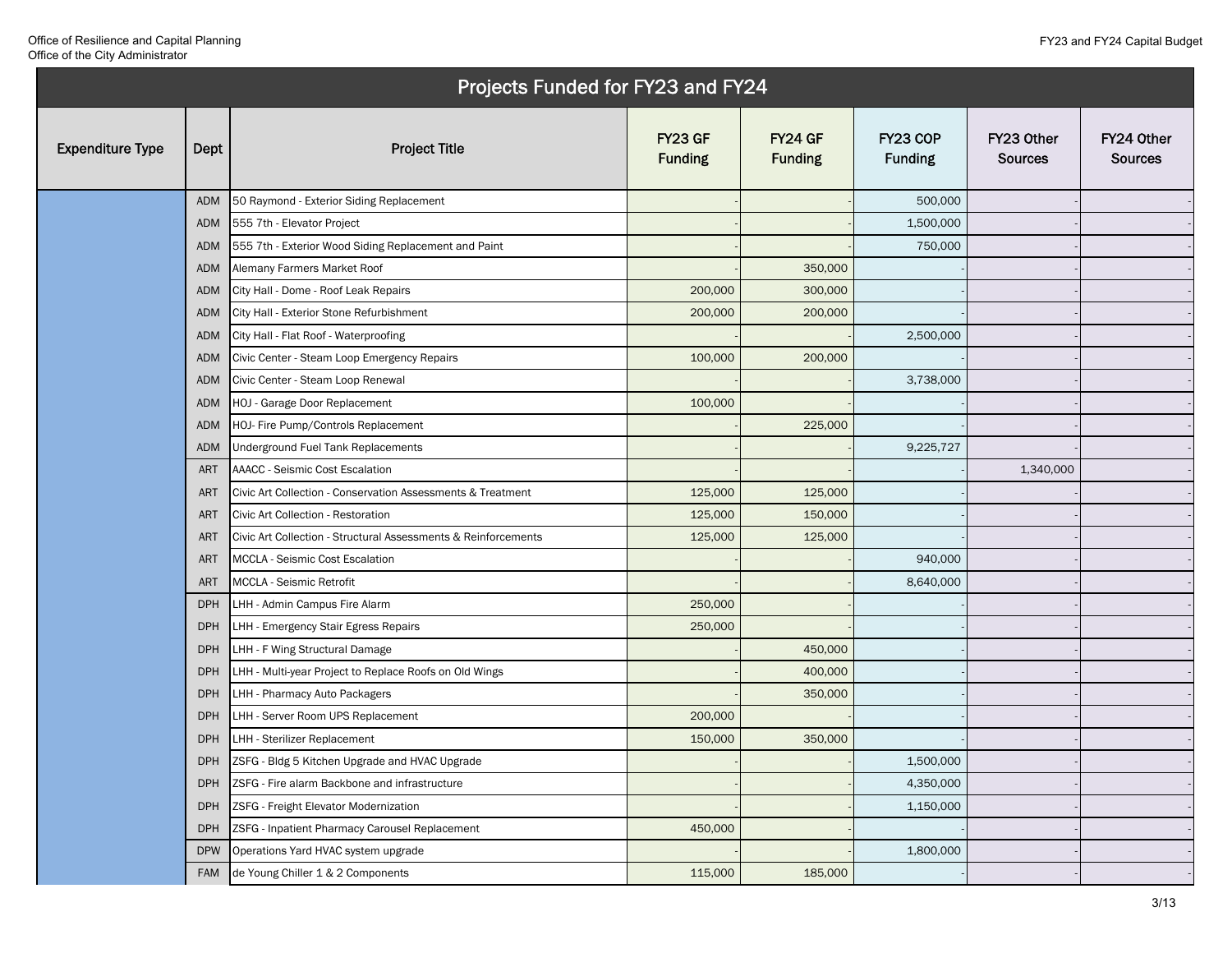|                         |             | Projects Funded for FY23 and FY24                    |                                  |                           |                            |                              |                              |
|-------------------------|-------------|------------------------------------------------------|----------------------------------|---------------------------|----------------------------|------------------------------|------------------------------|
| <b>Expenditure Type</b> | Dept        | <b>Project Title</b>                                 | <b>FY23 GF</b><br><b>Funding</b> | FY24 GF<br><b>Funding</b> | FY23 COP<br><b>Funding</b> | FY23 Other<br><b>Sources</b> | FY24 Other<br><b>Sources</b> |
|                         | <b>FAM</b>  | de Young Fire Doors                                  |                                  | 150,000                   |                            |                              |                              |
|                         | <b>FAM</b>  | Legion Main Entrance Wooden Doors                    |                                  | 150,000                   |                            |                              |                              |
|                         | <b>FAM</b>  | Legion Masonry Restoration                           | 500,000                          |                           |                            |                              |                              |
|                         | <b>FIR</b>  | <b>Emergency Generator Replacements</b>              | 250,000                          | 250,000                   |                            |                              |                              |
|                         | <b>FIR</b>  | <b>HVAC Systems Repair</b>                           | 250,000                          | 250,000                   |                            |                              |                              |
|                         | <b>FIR</b>  | Shower Pan Replacement                               | 50,000                           | 50,000                    |                            |                              |                              |
|                         | <b>HSA</b>  | 1235 Mission - HVAC Refurbishment                    | 347,519                          |                           |                            |                              |                              |
|                         | <b>HSA</b>  | 1235 Mission Elevator Modernization                  | 720,000                          |                           |                            |                              |                              |
|                         | <b>JUV</b>  | YGC Air Exchange & Exhaust Fans                      |                                  |                           | 476,000                    |                              |                              |
|                         | <b>JUV</b>  | YGC Elevator Modernization - East & West Elevators   |                                  |                           | 1,000,000                  |                              |                              |
|                         | <b>LIB</b>  | LIB Branch Building Envelope Project                 |                                  |                           |                            | 250,000                      | 250,000                      |
|                         | <b>LIB</b>  | LIB Branch Elevator Modernization Project            |                                  |                           |                            | 100,000                      | 500,000                      |
|                         | <b>LIB</b>  | LIB Building Systems Assessment and Upgrades Project |                                  |                           |                            | 500,000                      | 2,000,000                    |
|                         | ${\sf LIB}$ | LIB Capital Improvement Program                      |                                  |                           |                            | 1,500,000                    |                              |
|                         | <b>LIB</b>  | LIB Park Branch Building Envelope Project            |                                  |                           |                            | 2,500,000                    |                              |
|                         | POL         | Academy HVAC Air Handler Units Boilers               | 500,000                          |                           |                            |                              |                              |
|                         | POL         | Central Station Furnace Replacement                  | 250,000                          |                           |                            |                              |                              |
|                         | <b>POL</b>  | Fire Panel Replacements                              |                                  | 400,000                   |                            |                              |                              |
|                         | POL         | HVAC Test and Balance Air for District Stations      | 100,000                          | 100,000                   |                            |                              |                              |
|                         | POL         | Police Facilities - Roofs                            |                                  | 100,000                   |                            |                              |                              |
|                         | POL         | Range Truss Replacement                              | 200,000                          | 200,000                   |                            |                              |                              |
|                         | <b>REC</b>  | Alarm Maintenance                                    | 200,000                          | 220,000                   |                            |                              |                              |
|                         | <b>REC</b>  | Angelo J. Rossi Pool                                 |                                  |                           |                            | 70,000                       |                              |
|                         | <b>REC</b>  | <b>Community Garden Maintenance</b>                  | 25,000                           | 25,000                    |                            |                              |                              |
|                         | <b>REC</b>  | <b>Concession Maintenance</b>                        | 300,000                          | 400,000                   |                            |                              |                              |
|                         | <b>REC</b>  | Courts Resurfacing                                   | 500,000                          | 700,000                   |                            |                              |                              |
|                         | <b>REC</b>  | East Harbor Sediment Remediation                     |                                  |                           |                            | 1,817,590                    | 1,817,590                    |
|                         | <b>REC</b>  | <b>Emergency Repairs</b>                             | 500,000                          | 500,000                   |                            |                              |                              |
|                         | <b>REC</b>  | Erosion Control & Retaining Walls                    | 525,000                          | 600,000                   |                            |                              |                              |
|                         | <b>REC</b>  | Fencing                                              | 350,000                          | 700,000                   |                            |                              |                              |
|                         | <b>REC</b>  | <b>Field Rehabilitation</b>                          | 550,000                          | 525,000                   |                            |                              |                              |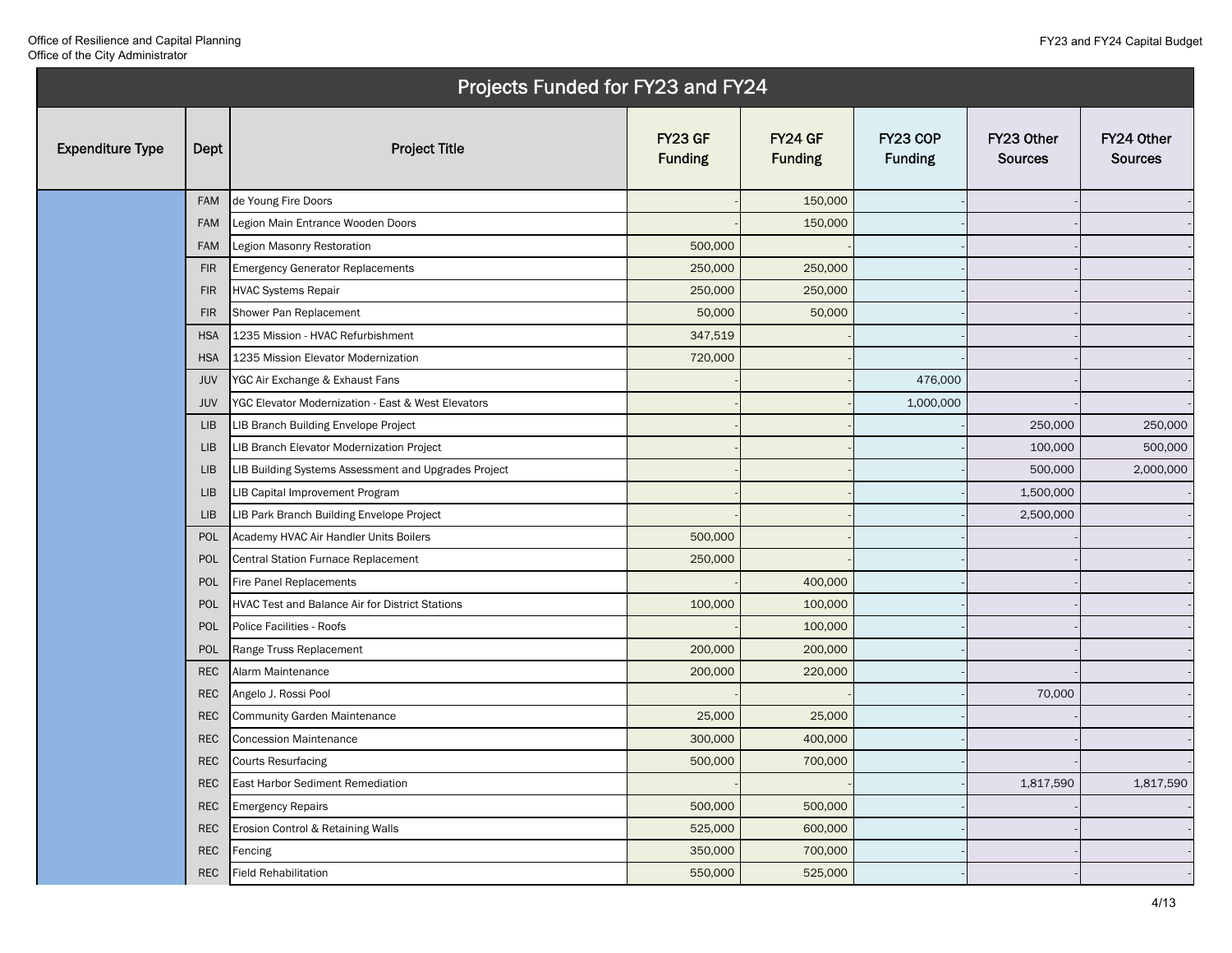|                         |            | Projects Funded for FY23 and FY24            |                           |                           |                            |                              |                              |
|-------------------------|------------|----------------------------------------------|---------------------------|---------------------------|----------------------------|------------------------------|------------------------------|
| <b>Expenditure Type</b> | Dept       | <b>Project Title</b>                         | FY23 GF<br><b>Funding</b> | FY24 GF<br><b>Funding</b> | FY23 COP<br><b>Funding</b> | FY23 Other<br><b>Sources</b> | FY24 Other<br><b>Sources</b> |
|                         | <b>REC</b> | <b>Floor Resurfacing</b>                     | 100,000                   | 600,000                   |                            |                              |                              |
|                         | <b>REC</b> | Forestry                                     | 450,000                   | 550,000                   |                            |                              |                              |
|                         | <b>REC</b> | Gateways, Borders, and Bollards              | 273,000                   | 550,000                   |                            |                              |                              |
|                         | <b>REC</b> | Irrigation System Modernization              | 500,000                   | 500,000                   |                            |                              |                              |
|                         | <b>REC</b> | Paving                                       | 500,000                   | 600,000                   |                            |                              |                              |
|                         | <b>REC</b> | Playground Maintenance                       | 700,000                   | 700,000                   |                            |                              |                              |
|                         | <b>REC</b> | Playing Fields Turf Replacement              | 5,151,000                 | 3,650,000                 |                            |                              |                              |
|                         | <b>REC</b> | Pump and Boiler Replacement                  | 300,000                   | 500,000                   |                            |                              |                              |
|                         | <b>REC</b> | RP - Gardens of GGP                          |                           |                           |                            | 251,678                      | 251,678                      |
|                         | <b>REC</b> | RPD - Facilities Renewal - Camp Mather       | 496,000                   | 700,000                   |                            |                              |                              |
|                         | <b>REC</b> | RPD - Facilities Renewal - General           | 750,000                   | 750,000                   |                            |                              |                              |
|                         | <b>REC</b> | Security and Lighting                        | 200,000                   | 300,000                   |                            |                              |                              |
|                         | <b>REC</b> | Waste Receptacles/Park Furniture             | 100,000                   | 100,000                   |                            |                              |                              |
|                         | SCI        | Aquarium Lighting                            | 447,102                   |                           |                            |                              |                              |
|                         | <b>SHF</b> | 425 7th St - Building Management System      |                           |                           | 1,400,000                  |                              |                              |
|                         | <b>SHF</b> | 425 7th St. Generator Day Tank and Controls  | 100,000                   |                           |                            |                              |                              |
|                         | <b>SHF</b> | 425 7th St. Roof Replacement                 |                           |                           | 3,425,000                  |                              |                              |
|                         | <b>SHF</b> | 425 7th Street Boiler                        |                           | 427,608                   |                            |                              |                              |
|                         | <b>SHF</b> | CJ1 Sallyport Doors Replacement              | 250,000                   |                           |                            |                              |                              |
|                         | <b>SHF</b> | CJ2 - Exiting HOJ - Weatherproofing          |                           | 250,000                   |                            |                              |                              |
|                         | <b>SHF</b> | CJ3 Annex & Learning Center - Exterior Paint |                           | 581,596                   |                            |                              |                              |
|                         | <b>SHF</b> | CJ3 Annex Roof Coating                       |                           | 97,000                    |                            |                              |                              |
|                         | <b>SHF</b> | CJ3 Roof - Painting HVAC Equipment           |                           | 459,000                   |                            |                              |                              |
|                         | <b>SHF</b> | CJ5 - Site Maintenance                       | 50,000                    | 50,000                    |                            |                              |                              |
|                         | <b>SHF</b> | San Bruno Facilities Boiler Repair           |                           | 68,074                    |                            |                              |                              |
|                         | <b>TIS</b> | DT City Hall WiFi Improvements               |                           | 155,000                   |                            |                              |                              |
|                         | <b>TIS</b> | DT VOIP Facilities Remediation               | 250,000                   | 250,000                   |                            |                              |                              |
|                         | <b>WAR</b> | Davies Hall Elevator Modernization           |                           |                           | 2,200,000                  |                              |                              |
|                         | <b>WAR</b> | Opera House Roof Replacement                 |                           |                           | 5,000,000                  |                              |                              |
| Maintenance             | AAM        | <b>AAM - Facilities Maintenance</b>          | 321,820                   | 337,911                   |                            |                              |                              |
|                         | ADM        | GSA - Facilities Maintenance                 | 405,533                   | 425,809                   |                            |                              |                              |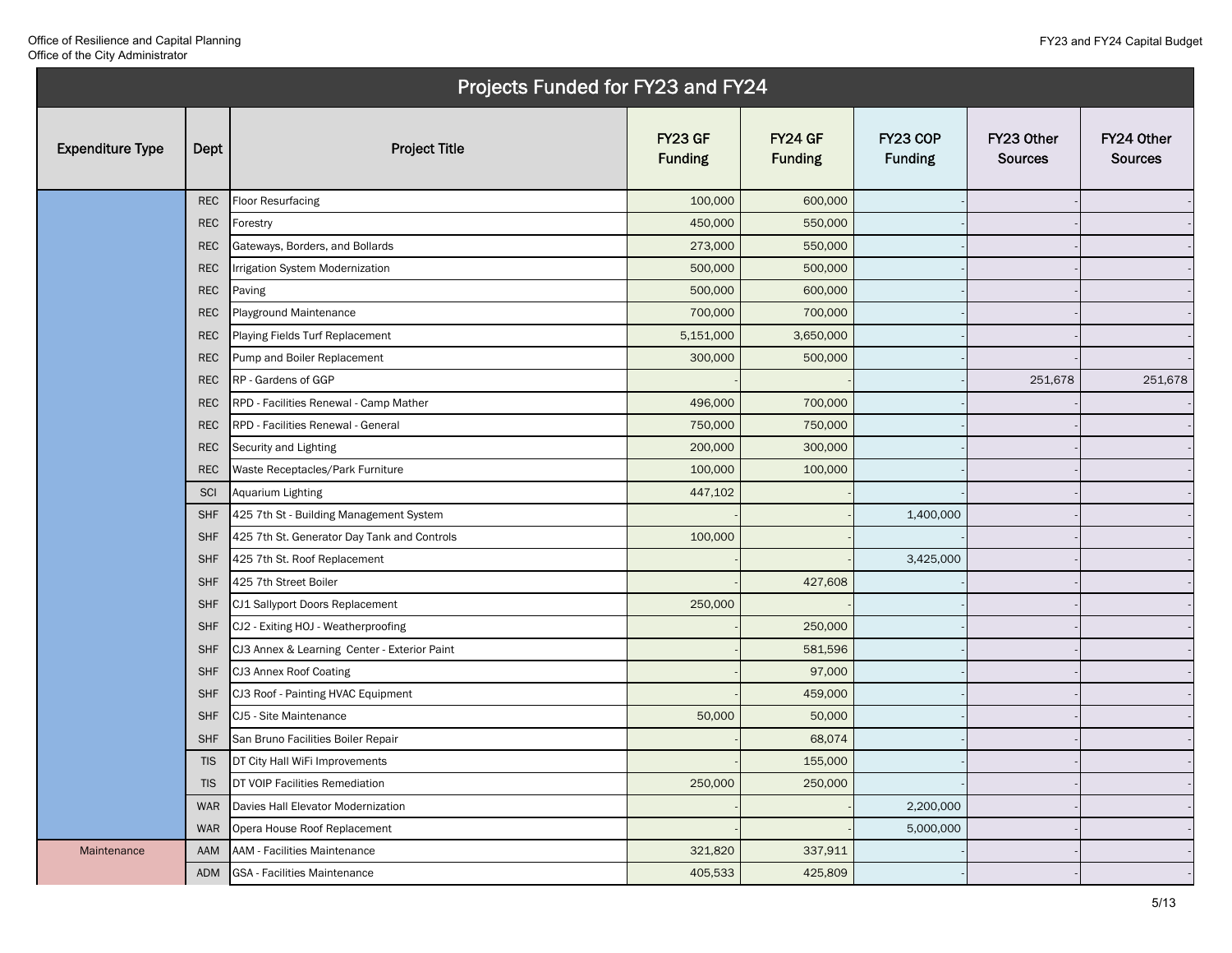|                         |            | Projects Funded for FY23 and FY24                                      |                           |                           |                            |                              |                              |
|-------------------------|------------|------------------------------------------------------------------------|---------------------------|---------------------------|----------------------------|------------------------------|------------------------------|
| <b>Expenditure Type</b> | Dept       | <b>Project Title</b>                                                   | FY23 GF<br><b>Funding</b> | FY24 GF<br><b>Funding</b> | FY23 COP<br><b>Funding</b> | FY23 Other<br><b>Sources</b> | FY24 Other<br><b>Sources</b> |
|                         | <b>ADM</b> | GSA - Facility Maintenance (HOJ)                                       | 286,650                   | 300,983                   |                            |                              |                              |
|                         | <b>ADM</b> | Moscone Annual Capital Maintenance                                     | 1,000,000                 | 1,000,000                 |                            |                              |                              |
|                         | <b>ART</b> | ART - Facilities Maintenance (Cultural Centers)                        | 163,997                   | 172,197                   |                            |                              |                              |
|                         | <b>ART</b> | ART - Facilities Maintenance (Monuments)                               | 122,628                   | 128,759                   |                            |                              |                              |
|                         | <b>DPH</b> | DPH - Facilities Maintenance (101 Grove)                               | 86,874                    | 91,217                    |                            |                              |                              |
|                         | <b>DPH</b> | DPH - Facilities Maintenance (Acute Care Building & Outpatient Clinic) | 1,792,160                 | 1,881,766                 |                            |                              |                              |
|                         | <b>DPH</b> | DPH - Facilities Maintenance (behavioral & mental health centers)      | 180,249                   | 189,261                   |                            |                              |                              |
|                         | <b>DPH</b> | DPH - Facilities Maintenance (Laguna Honda)                            | 1,548,370                 | 1,625,792                 |                            |                              |                              |
|                         | <b>DPH</b> | DPH - Facilities Maintenance (Primary Care Health Clinics)             | 489,037                   | 513,489                   |                            |                              |                              |
|                         | <b>DPW</b> | Emergency Landslide/Rockfall Response                                  | 165,000                   | 173,250                   |                            |                              |                              |
|                         | <b>DPW</b> | Public Works - Facilities Maintenance                                  | 514,989                   | 540,738                   |                            |                              |                              |
|                         | <b>DPW</b> | Public Works - Urgent Repairs                                          | 442,378                   | 464,497                   |                            |                              |                              |
|                         | <b>FAM</b> | FAM - Facilities Maintenance                                           | 245,258                   | 257,521                   |                            |                              |                              |
|                         | <b>FIR</b> | FIR - Facilities Maintenance                                           | 989,895                   | 1,039,390                 |                            |                              |                              |
|                         | <b>FIR</b> | FIR - Underground Storage Tank                                         | 447,669                   | 470,052                   |                            |                              |                              |
|                         | JUV        | JUV - Facilities Maintenance                                           | 378,346                   | 397,263                   |                            |                              |                              |
|                         | POL        | POL-Facilities Maintenance                                             | 161,116                   | 169,172                   |                            |                              |                              |
|                         | POL        | POL-Hazmat Abatement                                                   | 30,956                    | 32,504                    |                            |                              |                              |
|                         | <b>REC</b> | Civic Center Playground Maintenance                                    | 15,000                    | 15,000                    |                            |                              |                              |
|                         | <b>REC</b> | MYH - Facilities Maintenance                                           |                           |                           |                            | 338,000                      | 338,000                      |
|                         | <b>REC</b> | RPD - Facilities Maint - Camp Mather                                   | 202,000                   | 250,000                   |                            |                              |                              |
|                         | <b>REC</b> | RPD - General Facilities Maintenance                                   | 548,000                   | 550,000                   |                            |                              |                              |
|                         | SCI        | SCI - Facilities Maintenance                                           | 334,496                   | 351,221                   |                            |                              |                              |
|                         | <b>SHF</b> | CJ #3,#4 HOJ:Maintenance                                               | 177,295                   | 186,160                   |                            |                              |                              |
|                         | <b>SHF</b> | SHF - Facilities Maintenance                                           | 543,140                   | 570,297                   |                            |                              |                              |
|                         | <b>WAR</b> | WAR - Facilities Maintenance                                           | 609,276                   | 639,739                   |                            |                              |                              |
| Other                   | ADM        | Cost Overrun Contingency                                               |                           |                           | 2,004,522                  |                              |                              |
|                         | <b>DPW</b> | Street Tree Set-Aside                                                  | 5,843,000                 | 6,135,000                 |                            |                              |                              |
| <b>ROW Renewal</b>      | <b>DPW</b> | Accelerated Sidewalk Abatement Program                                 | 234,792                   | 271,532                   |                            |                              |                              |
|                         | <b>DPW</b> | Accelerated Sidewalk Abatement Program                                 |                           |                           |                            | 428,542                      | 449,969                      |
|                         | <b>DPW</b> | Fence Installations, Repairs, Reinforcements                           | 150,646                   | 158,178                   |                            |                              |                              |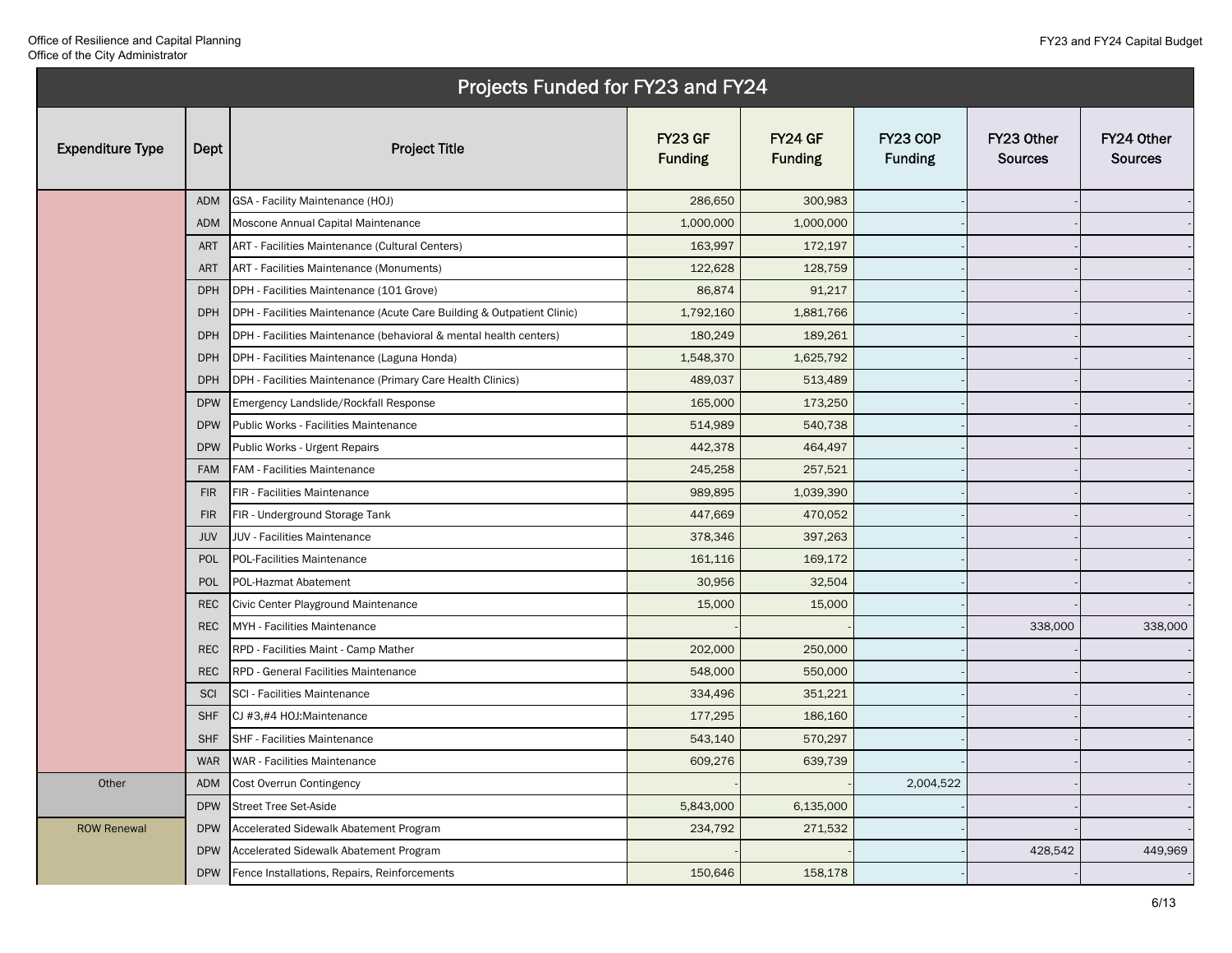|                           |            | Projects Funded for FY23 and FY24             |                           |                           |                            |                              |                              |
|---------------------------|------------|-----------------------------------------------|---------------------------|---------------------------|----------------------------|------------------------------|------------------------------|
| <b>Expenditure Type</b>   | Dept       | <b>Project Title</b>                          | FY23 GF<br><b>Funding</b> | FY24 GF<br><b>Funding</b> | FY23 COP<br><b>Funding</b> | FY23 Other<br><b>Sources</b> | FY24 Other<br><b>Sources</b> |
|                           | <b>DPW</b> | Median Backflow Repair and Maintenance        | 154,663                   | 162,396                   |                            |                              |                              |
|                           | <b>DPW</b> | Plaza Inspection and Repair Program           | 200,000                   | 135,963                   |                            |                              |                              |
|                           | <b>DPW</b> | Public Works - Pothole Repair                 | 1,368,270                 | 1,436,684                 |                            |                              |                              |
|                           | <b>DPW</b> | Sidewalk Improvements and Repair              | 1,355,025                 | 1,428,902                 |                            |                              |                              |
|                           | <b>DPW</b> | Sidewalk Improvements and Repair              |                           |                           |                            | 1,435,192                    | 1,506,952                    |
|                           | <b>DPW</b> | Street Structure Inspection Program           | 410,000                   | 378,000                   |                            |                              |                              |
|                           | <b>DPW</b> | <b>Street Structure Repairs</b>               | 250,000                   | 500,000                   |                            |                              |                              |
| <b>Street Resurfacing</b> | <b>DPW</b> | Street Resurfacing and Reconstruction - GF    |                           |                           | 30,000,000                 |                              |                              |
|                           | <b>DPW</b> | Street Resurfacing and Reconstruction - State |                           |                           |                            | 43,000,000                   | 44,290,000                   |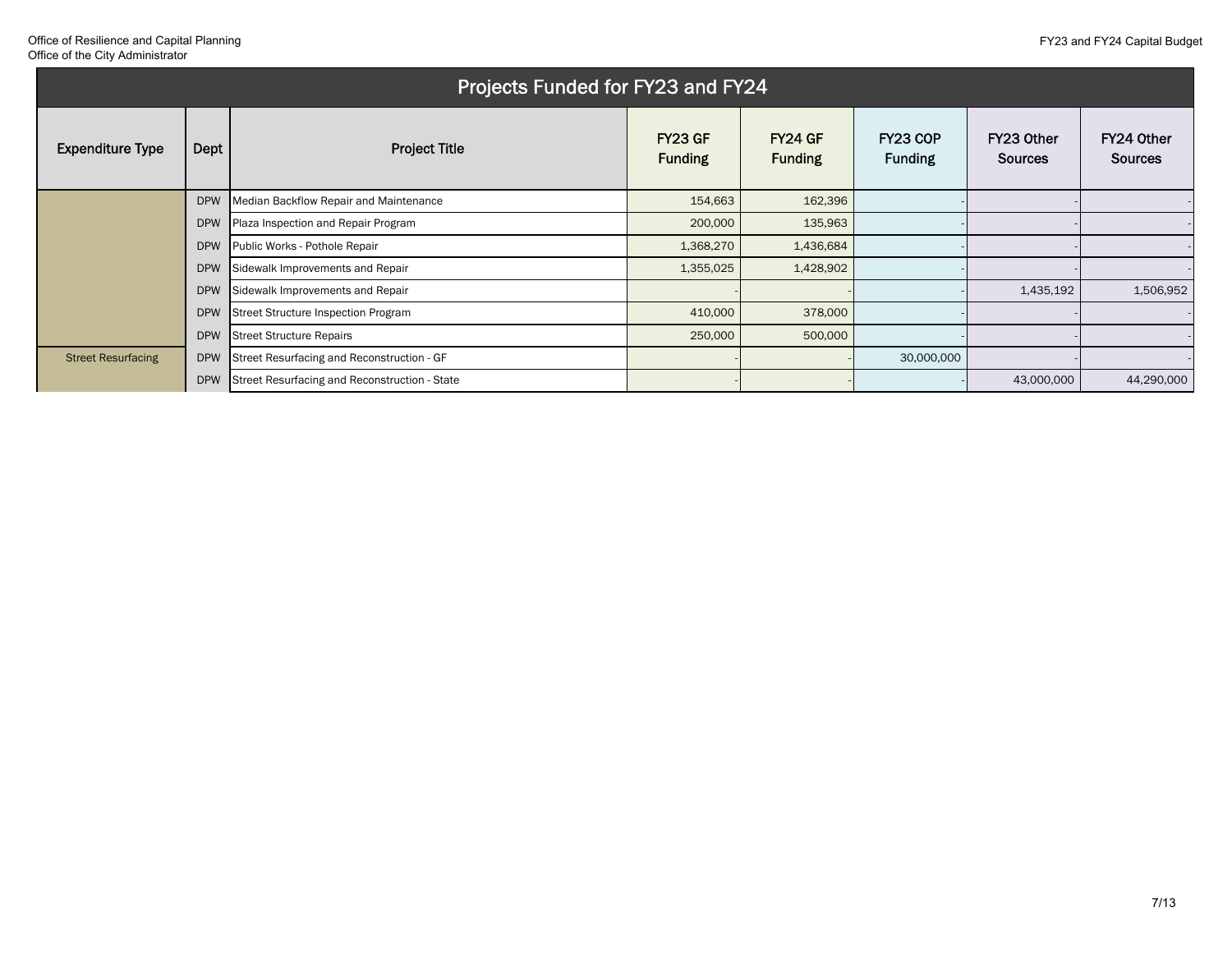| <b>Expenditure Type</b>             | Dept       | <b>Project Name</b>                                                      | FY23 GF Request | FY24 GF Request |
|-------------------------------------|------------|--------------------------------------------------------------------------|-----------------|-----------------|
|                                     |            | <b>TOTAL</b>                                                             | 142,278,340     | 207,563,704     |
| <b>ADA Facilities</b>               | <b>ADM</b> | GSA Ongoing ADA Needs                                                    | 500,000         | 500,000         |
|                                     | <b>DPH</b> | LHH - Rehab Dept Gate Replacement                                        | 150,000         | 350,000         |
|                                     | <b>DPW</b> | Hallidie Plaza Accessibility and Safety Improvements                     | 4,100,000       | 24,000,000      |
|                                     | SCI        | ADA Employee Accessibility Enhancement                                   |                 | 230,000         |
| ADA Streets & Right of Way          | <b>DPW</b> | Guerrero Plaza Ramps                                                     | 400,000         |                 |
| <b>Critical Project Development</b> | <b>DPW</b> | Public Works Yard Optimization                                           | 3,700,000       | 14,500,000      |
|                                     | <b>DPW</b> | Streetscape Capital Planning Project                                     | 100,000         | 100,000         |
|                                     | <b>FIR</b> | SFFD Bureau of Equipment Study                                           | 500,000         |                 |
|                                     | <b>FIR</b> | <b>SFFD Electrical &amp; Wiring Study</b>                                | 500,000         |                 |
|                                     | <b>HOM</b> | 525 5th St.& 1001 Polk Seismic                                           | 1,557,538       |                 |
|                                     | PRT        | Waterfront-Wide Adaptation Planning                                      | 3,975,000       |                 |
| Enhancement                         | <b>ADM</b> | 49 SVN - Greywater Pump Connection                                       | 250,000         |                 |
|                                     | <b>ADM</b> | City Hall - GE Lighting System Replacement                               | 600,000         |                 |
|                                     | <b>DEM</b> | <b>DEM Building Redundant PGE Feed</b>                                   | 556,875         | 2,062,500       |
|                                     | <b>DEM</b> | SF Emergency Operations Center (Phase 2 - Design and Interim Operations) |                 | 4,000,000       |
|                                     | <b>DPH</b> | DPH System Wide Security Improvements                                    | 300,000         | 300,000         |
|                                     | <b>DPH</b> | LHH - C3 and 4 Wing Remodels                                             | 1,200,000       | 1,500,000       |
|                                     | <b>DPH</b> | LHH - Electric Vehicle Chargers                                          | 500,000         | 1,000,000       |
|                                     | <b>DPH</b> | LHH - Hospital Kitchen Coil Re-design Project                            | 700,000         | 600,000         |
|                                     | <b>DPH</b> | LHH - Parking                                                            | 1,000,000       | 8,000,000       |
|                                     | <b>DPH</b> | LHH - Power Transformers at Admin Campus                                 | 500,000         | 2,000,000       |
|                                     | <b>DPH</b> | <b>LHH - Security Scanners</b>                                           | 200,000         | 550,000         |
|                                     | <b>DPH</b> | LHH - Simon Theatre & Chapel A/V                                         | 800,000         |                 |
|                                     | <b>DPH</b> | <b>ZSFG Childcare Center</b>                                             | 3,000,000       |                 |
|                                     | <b>DPW</b> | 22nd Street Stairwell                                                    | 500,000         | 3,000,000       |
|                                     | <b>DPW</b> | 25th Street Pedestrian Bridge                                            | 415,000         | 1,100,000       |
|                                     | <b>DPW</b> | Alameda St and Hampshire St Rockslide                                    | 750,000         |                 |
|                                     | <b>DPW</b> | Bayview Gateway Master Plan                                              | 200,000         | 550,000         |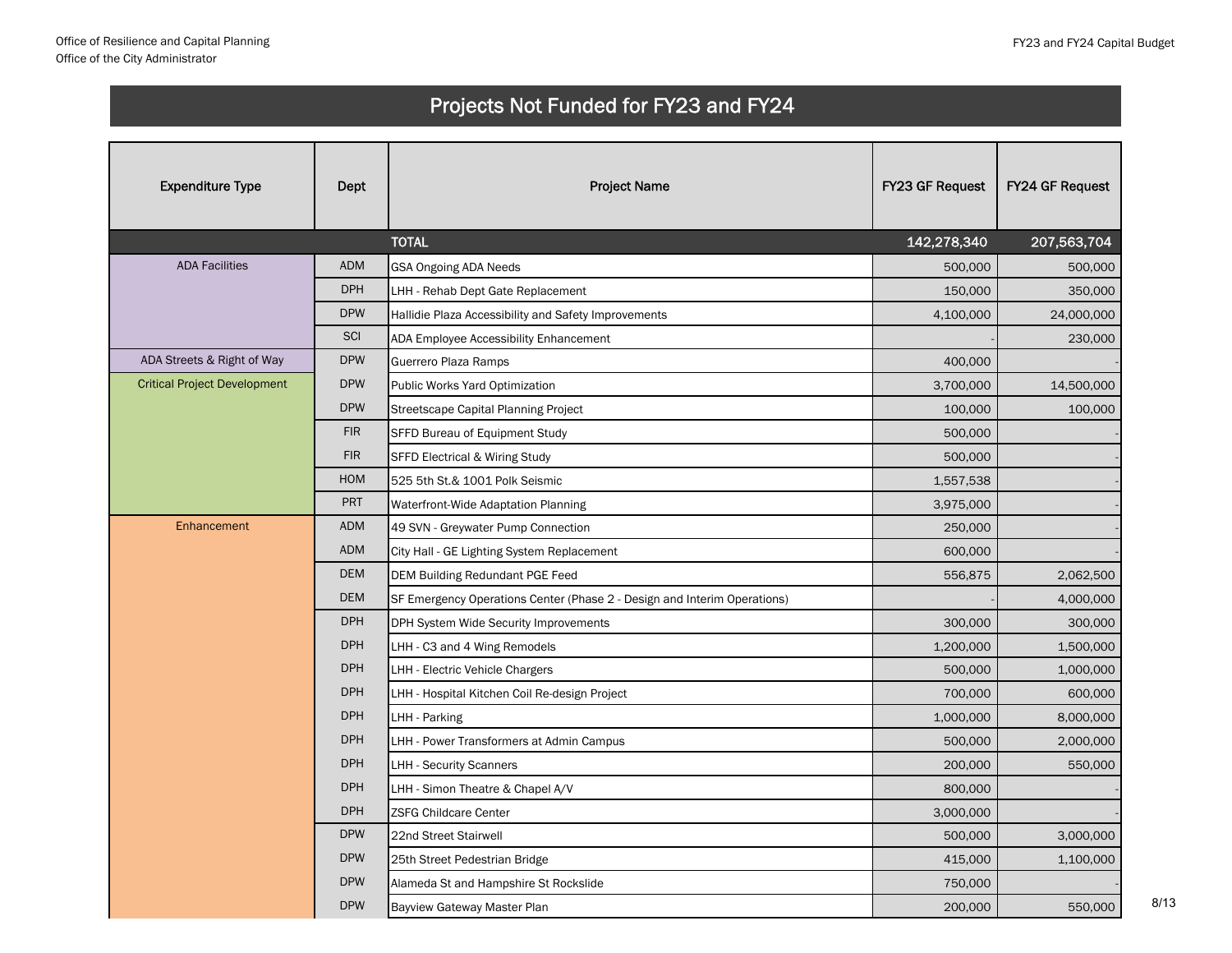| <b>Expenditure Type</b> | Dept       | <b>Project Name</b>                                         | FY23 GF Request | FY24 GF Request |
|-------------------------|------------|-------------------------------------------------------------|-----------------|-----------------|
|                         | <b>DPW</b> | Bridge and Pedestrian Overpass Seismic Evaluation           |                 | 500,000         |
|                         | <b>DPW</b> | Chinatown Alleyway Master Plan                              | 160,000         | 550,000         |
|                         | <b>DPW</b> | Evans Streetscape (Freeway-3rd)                             | 945,000         | 3,675,000       |
|                         | <b>DPW</b> | Filbert Street Rockslide Improvements                       | 400,000         | 2,600,000       |
|                         | <b>DPW</b> | Franconia Street and Powhattan Avenue Improvements          | 207,000         |                 |
|                         | <b>DPW</b> | Great Highway Seawall                                       | 2,500,000       | 2,625,000       |
|                         | <b>DPW</b> | <b>Infill Sidewalks</b>                                     | 1,050,000       | 1,050,000       |
|                         | <b>DPW</b> | Innes Street Catchment Fence                                | 600,000         |                 |
|                         | <b>DPW</b> | Jerrold Streetscape (Freeway-Quint, Phelps-Third)           | 1,365,000       | 1,433,250       |
|                         | <b>DPW</b> | Lakeview Summit Steps                                       | 500,000         | 1,300,000       |
|                         | <b>DPW</b> | Lincoln/9th Ave Streetscape Improvements                    | 200,000         | 1,700,000       |
|                         | <b>DPW</b> | Living Alleyways                                            | 300,000         | 700,000         |
|                         | <b>DPW</b> | Mission-Excelsior Streetscape Improvements Project          | 3,400,000       | 9,700,000       |
|                         | <b>DPW</b> | Ocean Beach Climate Adaptation Project                      | 1,000,000       | 2,250,000       |
|                         | <b>DPW</b> | Sickles Avenue Streetscape Improvements                     | 1,600,000       | 14,300,000      |
|                         | <b>DPW</b> | Stockton Street Sidewalk Widening                           |                 | 15,562,000      |
|                         | <b>DPW</b> | <b>Street Structure Acceptance</b>                          |                 | 2,500,000       |
|                         | <b>DPW</b> | Streetscape Median Establishment and Maintenance            | 150,000         | 150,000         |
|                         | <b>DPW</b> | Wallace Avenue Reconstruction                               | 4,000,000       |                 |
|                         | <b>DPW</b> | Winding Way Median Improvements                             | 440,000         | 2,000,000       |
|                         | <b>FAM</b> | de Young Cafe Door Closers                                  |                 | 50,000          |
|                         | <b>FAM</b> | de Young Cooling Tower Rails                                | 30,000          |                 |
|                         | <b>FAM</b> | Legion North Glass Door                                     | 150,000         |                 |
|                         | <b>FAM</b> | Legion Restroom Exhaust                                     | 100,000         |                 |
|                         | <b>FIR</b> | <b>Building Certifications</b>                              | 250,000         | 250,000         |
|                         | <b>HRD</b> | 1 SVN 4th Floor Workspace Efficiency Improvements           | 15,848,438      |                 |
|                         | POL        | <b>Crime Reduction Unit Relocation</b>                      | 330,000         | 300,000         |
|                         | <b>POL</b> | Electrical Vehicle Chargers Installation and Infrastructure | 500,000         | 400,000         |
|                         | <b>SHF</b> | Sheriff's ACM+ Transitional Housing Project                 | 500,000         |                 |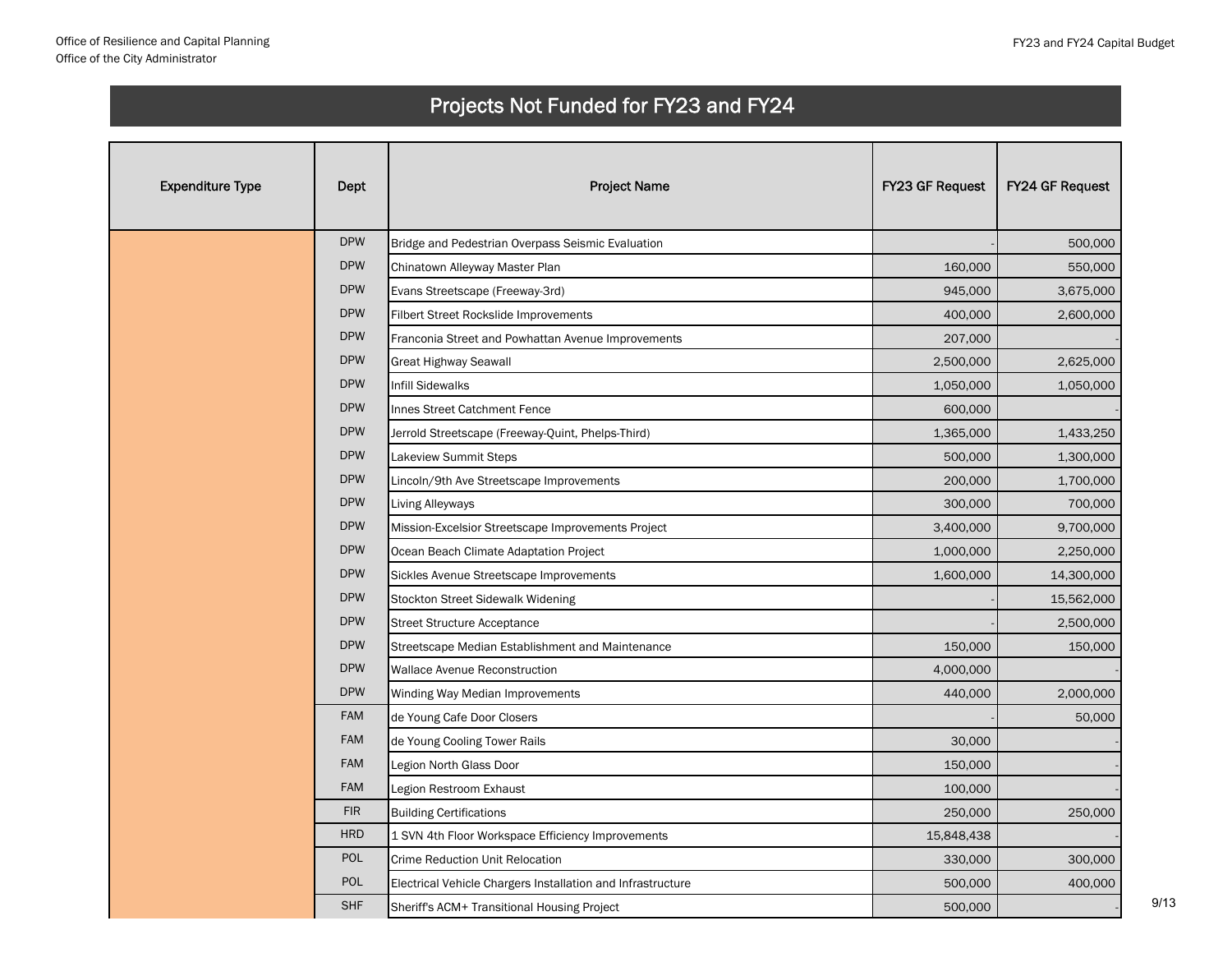| <b>Expenditure Type</b> | Dept       | <b>Project Name</b>                                  | FY23 GF Request | <b>FY24 GF Request</b> |
|-------------------------|------------|------------------------------------------------------|-----------------|------------------------|
|                         | <b>TIS</b> | DT CRS Radio Site Electronic Fence                   | 210,000         |                        |
|                         | <b>TIS</b> | DT Digital City: Public Safety Pilot Project         | 1,600,000       | 2,600,000              |
|                         | <b>TIS</b> | DT Fiber Backbone                                    | 1,600,000       | 1,150,000              |
| <b>Facility Renewal</b> | AAM        | <b>Building Exterior Repair and Special Cleaning</b> | 50,000          | 100,000                |
|                         | AAM        | Dry Rot Repair                                       | 100,000         |                        |
|                         | AAM        | Interior Floor Resurfacing                           | 250,000         |                        |
|                         | AAM        | Osher Gallery doors replacement                      |                 | 75,000                 |
|                         | <b>ADM</b> | 1650M - Common Area Carpet                           | 100,000         |                        |
|                         | <b>ADM</b> | 555 7th - Garage Doors Replacement                   | 100,000         |                        |
|                         | <b>ADM</b> | 555 7th - HVAC Project                               | 300,000         |                        |
|                         | <b>ADM</b> | CAO-SF311 UPS Replacement                            | 135,000         |                        |
|                         | <b>ADM</b> | HOJ - HVAC Project                                   | 400,000         |                        |
|                         | <b>ADM</b> | HOJ - HVAC Project - Valve Replacement               | 250,000         |                        |
|                         | <b>ADM</b> | PSB - Green Roof Replacement                         | 325,000         |                        |
|                         | <b>ART</b> | BVOH - Roof & Fire System Upgrades                   |                 | 2,000,000              |
|                         | <b>ART</b> | SOMA - Site Alternatives Analysis                    | 300,000         |                        |
|                         | <b>DEM</b> | Balcony Galvanized Panels Replacement                | 385,133         |                        |
|                         | <b>DPH</b> | LHH - Elevator Modernization at Admin Campus         | 500,000         | 8,000,000              |
|                         | <b>DPH</b> | LHH - Exterior Building Repairs; Admin Bldg's        | 450,000         | 450,000                |
|                         | <b>DPH</b> | LHH - HVAC Supplemental Funding                      |                 | 2,000,000              |
|                         | <b>DPH</b> | LHH - IT Upgrades                                    | 2,500,000       | 2,500,000              |
|                         | <b>DPH</b> | LHH - Roof Replacements at Hospital                  | 500,000         | 1,000,000              |
|                         | <b>DPH</b> | <b>LHH - Security Camera Upgrades</b>                | 3,000,000       |                        |
|                         | <b>DPH</b> | LHH - Security Upgrades; Card Readers                | 1,500,000       |                        |
|                         | <b>DPH</b> | LHH - Window Replacement (Admin Campus)              | 1,200,000       | 1,200,000              |
|                         | <b>DPH</b> | Window Replacement (CMHC, Silver Ave, SEHC)          | 250,000         | 250,000                |
|                         | <b>DPH</b> | ZSFG - Radiology Equipment Replacement - X-ray       | 750,000         | 1,500,000              |
|                         | <b>DPW</b> | Operations Yard Near-Term Improvements               | 3,100,000       |                        |
|                         | <b>DPW</b> | Public Works - Operations Yard Repaving              | 637,000         | 623,000                |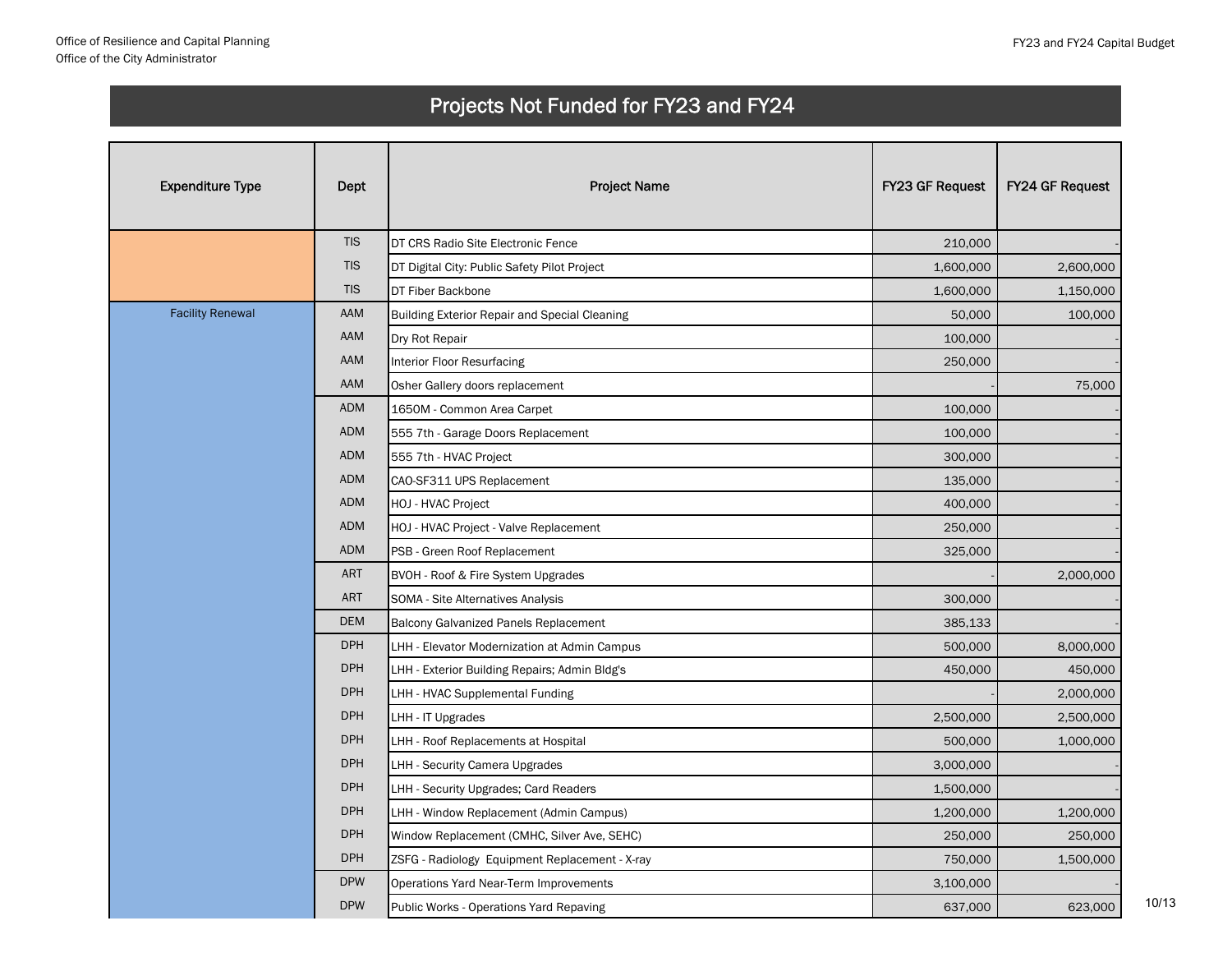| <b>Expenditure Type</b> | Dept       | <b>Project Name</b>                  | FY23 GF Request | FY24 GF Request |
|-------------------------|------------|--------------------------------------|-----------------|-----------------|
|                         | <b>FAM</b> | de Young Base Isolators              | 100,000         |                 |
|                         | FAM        | de Young Cooling Tower Sand Filter   | 250,000         |                 |
|                         | FAM        | de Young Elevator Panels             |                 | 140,000         |
|                         | FAM        | de Young Entry Drainage              | 150,000         |                 |
|                         | FAM        | de Young Exterior Lighting           | 125,000         |                 |
|                         | <b>FAM</b> | de Young Fall Protection             | 100,000         | 900,000         |
|                         | <b>FAM</b> | de Young Fire Damper Testing         |                 | 100,000         |
|                         | FAM        | de Young Kitchen Floor Replacement   | 250,000         |                 |
|                         | FAM        | de Young Landscape Paths             | 100,000         |                 |
|                         | FAM        | de Young Main Gate                   | 35,000          | 115,000         |
|                         | FAM        | de Young Main Switchgear             |                 | 75,000          |
|                         | FAM        | de Young Mech Enclosure Doors        |                 | 50,000          |
|                         | FAM        | de Young Pest Exclusion              | 50,000          |                 |
|                         | <b>FAM</b> | de Young Porphyry                    | 75,000          | 250,000         |
|                         | <b>FAM</b> | de Young Restroom Fixtures           | 300,000         |                 |
|                         | FAM        | de Young Restroom Partitions         |                 | 75,000          |
|                         | FAM        | de Young Restroom Tile Floors        |                 | 500,000         |
|                         | FAM        | de Young Roof Repairs at Exhaust Fin |                 | 100,000         |
|                         | FAM        | de Young Security Shutters           |                 | 1,000,000       |
|                         | FAM        | de Young Tower Drainage              |                 | 300,000         |
|                         | FAM        | de Young Tower Exterior              |                 | 1,000,000       |
|                         | FAM        | Legion AHU 1                         | 500,000         |                 |
|                         | FAM        | Legion Boiler Room HVAC              | 85,000          |                 |
|                         | <b>FAM</b> | Legion Chiller 1 and 2               |                 | 500,000         |
|                         | <b>FAM</b> | Legion Clerestory Windows            |                 | 200,000         |
|                         | FAM        | Legion Domestic Water System         |                 | 500,000         |
|                         | FAM        | Legion Fan Motors                    | 300,000         | 400,000         |
|                         | FAM        | Legion Humidification System         |                 | 225,000         |
|                         | FAM        | Legion Main Electrical Bus           | 100,000         | 700,000         |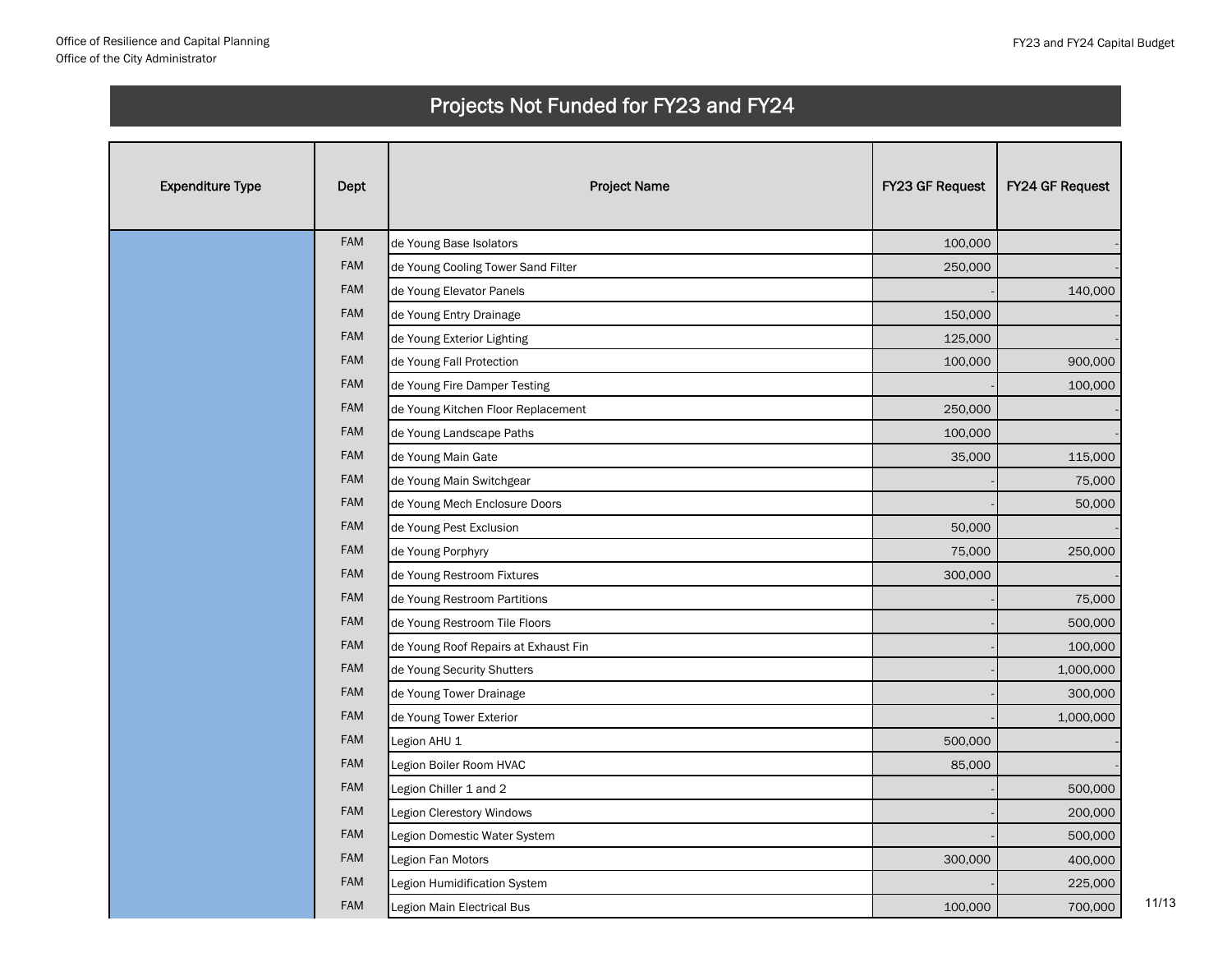| <b>Expenditure Type</b> | Dept       | <b>Project Name</b>                              | FY23 GF Request | FY24 GF Request |
|-------------------------|------------|--------------------------------------------------|-----------------|-----------------|
|                         | <b>FAM</b> | Legion Main Gate Replacement                     | 75,000          | 200,000         |
|                         | <b>FAM</b> | Legion Masonry Sealing                           |                 | 150,000         |
|                         | <b>FAM</b> | Legion Restroom Remodel                          | 400,000         |                 |
|                         | <b>FAM</b> | Legion Security Control Room HVAC                | 30,000          | 70,000          |
|                         | <b>FAM</b> | <b>Legion Security Shutters</b>                  | 200,000         |                 |
|                         | <b>FAM</b> | Legion Sump Pumps                                | 200,000         |                 |
|                         | FAM        | Legion Upper Roof Single Ply                     | 250,000         |                 |
|                         | <b>FAM</b> | Legion Water Table Coating                       |                 | 200,000         |
|                         | <b>FIR</b> | Chief's Residence Repairs                        | 256,832         | 1,124,609       |
|                         | <b>FIR</b> | Data Infrastructure Upgrades                     | 5,553,000       | 3,804,000       |
|                         | <b>FIR</b> | <b>Electrical Upgrades</b>                       | 14,605,000      | 25,385,000      |
|                         | <b>FIR</b> | Fire Station Sidewalk/Sitework                   | 208,068         | 649,021         |
|                         | <b>FIR</b> | Kitchen Repairs and Upgrades                     | 2,170,000       | 1,647,414       |
|                         | <b>FIR</b> | Paint/Exterior Envelopes                         | 9,520,000       | 6,080,000       |
|                         | <b>FIR</b> | Roof Replacements                                | 3,666,230       | 3,758,350       |
|                         | <b>FIR</b> | <b>Window Replacements</b>                       | 396,000         | 663,000         |
|                         | <b>JUV</b> | YGC Admin Bldg Window Replacement Project        | 500,000         |                 |
|                         | <b>JUV</b> | <b>YGC Land Erosion Remediation</b>              | 300,000         |                 |
|                         | <b>POL</b> | Golden Gate Stables Paddock Grading and Drainage | 300,000         | 200,000         |
|                         | POL        | POL-Exterior Perimeter and Parking Lot Lighting  | 200,000         | 200,000         |
|                         | POL        | Police Station Painting and Weather Proofing     | 50,000          | 100,000         |
|                         | <b>REC</b> | Palace of Fine Arts Roof                         | 6,000,000       |                 |
|                         | SCI        | Acrylic Polishing                                |                 | 259,000         |
|                         | SCI        | <b>BMS Software Upgrade</b>                      | 130,000         |                 |
|                         | SCI        | <b>Boiler Plant Renewal</b>                      |                 | 250,000         |
|                         | SCI        | <b>Egress Lighting</b>                           |                 | 250,000         |
|                         | SCI        | Firewall Technology Replacement                  | 206,000         |                 |
|                         | SCI        | Structural Steel Rust-Proofing and Paint Renewal | 150,000         |                 |
|                         | <b>SHF</b> | 425 7th St - Water Heater Installation           | 217,000         |                 |